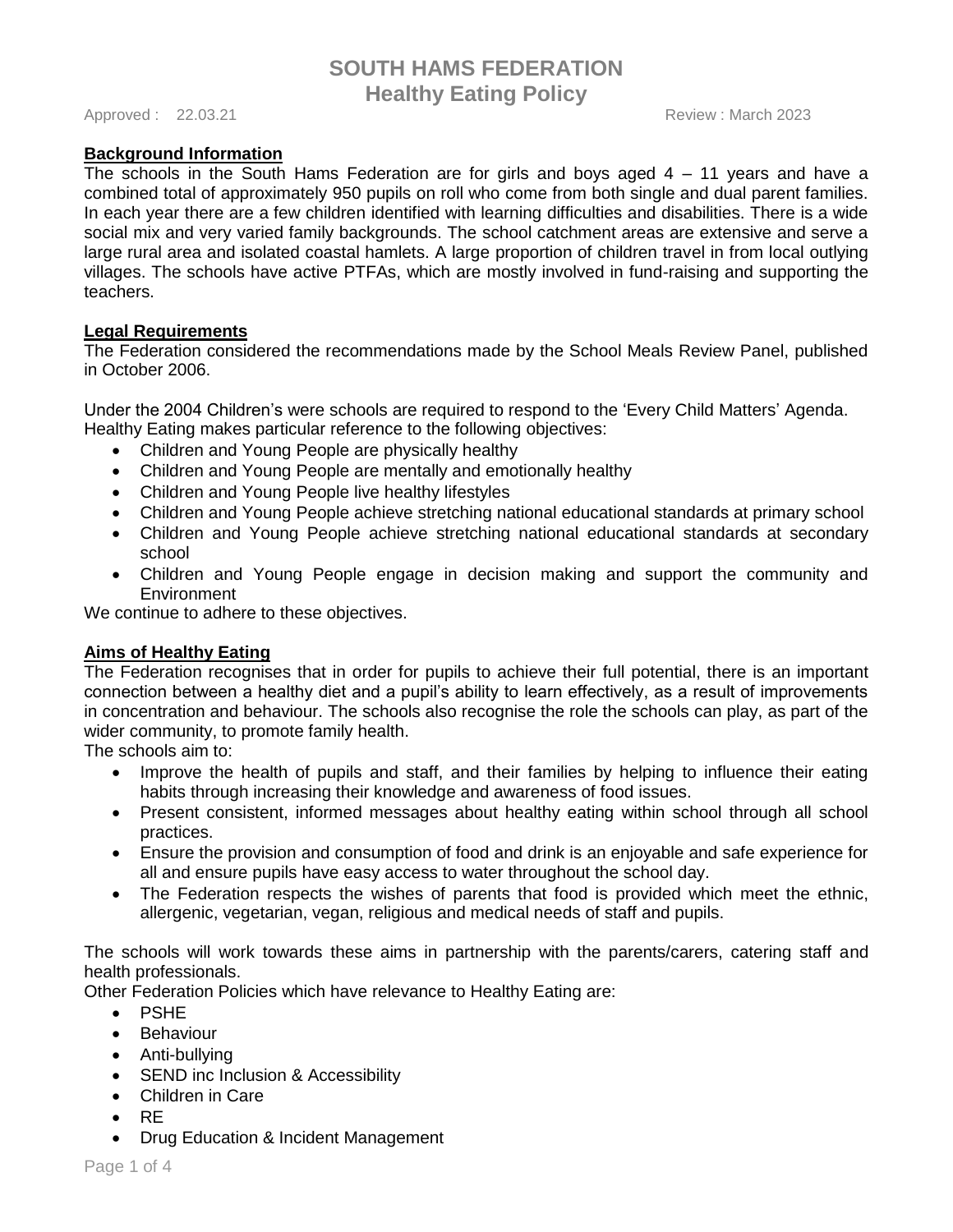#### Approved : 22.03.21 **Approved : 22.03.21** Review : March 2023

- Health and Safety
- Equal Opportunities
- School Partnership

# **Moral and Values Framework**

The Healthy Eating element of the curriculum will reflect the South Hams Federation's over-arching aims, and demonstrate and encourage the following values:

- respect for self
- respect for others
- responsibility for their own actions
- responsibility for their family, friends, school and wider community

# **Equal Opportunities Statement**

The schools are committed towards equal opportunities in all aspects of school life. All resources used and teaching and learning will support this commitment.

### **Aims of Nutrition and School Lunches**

To provide a hot and nutritionally balanced, two course meal which contributes to the health of pupils and staff which promotes the benefits of healthy eating to the wider learning community in accordance with Government Nutritional Standards.

# **Achieved By**

- Adopting a whole school approach linking with the Healthy Schools Agenda and supporting initiatives that secure the growth and overall viability of the service.
- Set a pricing policy that recognises Devon County Council's guidelines and ensures the costs of the service are managed effectively.
- Increasing pupils' knowledge of the benefits of healthy eating as part of a healthy lifestyle.
- Using fresh and wholesome ingredients secured locally wherever possible.
- Ensuring that staff preparing, cooking and serving meals are suitably trained and understand the basic principles of nutrition.
- Providing facilities that are safe for staff and promote positive social interaction, allowing meals to be eaten in pleasant and safe surroundings.
- Ensuring, wherever reasonably practicable that meals meet the special dietary requirements of all pupils and staff.
- Ensure an equitable provision for those entitled to free school meals that encourages maximum uptake.
- Ensuring that the School Foods Standards 'Food-Based Standards for School Lunches' and 'Nutrient Based Standards' are met.
- Ensuring that fresh drinking water is readily available during the luncheon period and throughout the school day.

### **Objectives**

- To ensure the Meal Policy is understood and made readily available to all those involved in the safety and wellbeing of pupils.
- To integrate this Policy with the School Improvement Plan and to ensure that regular performance targets are set and monitored including the uptake of paid and free meals.

### **Further Information**

Available from the Children's Food Trust website: [http://www.childrensfoodtrust.org.uk](http://www.childrensfoodtrust.org.uk/)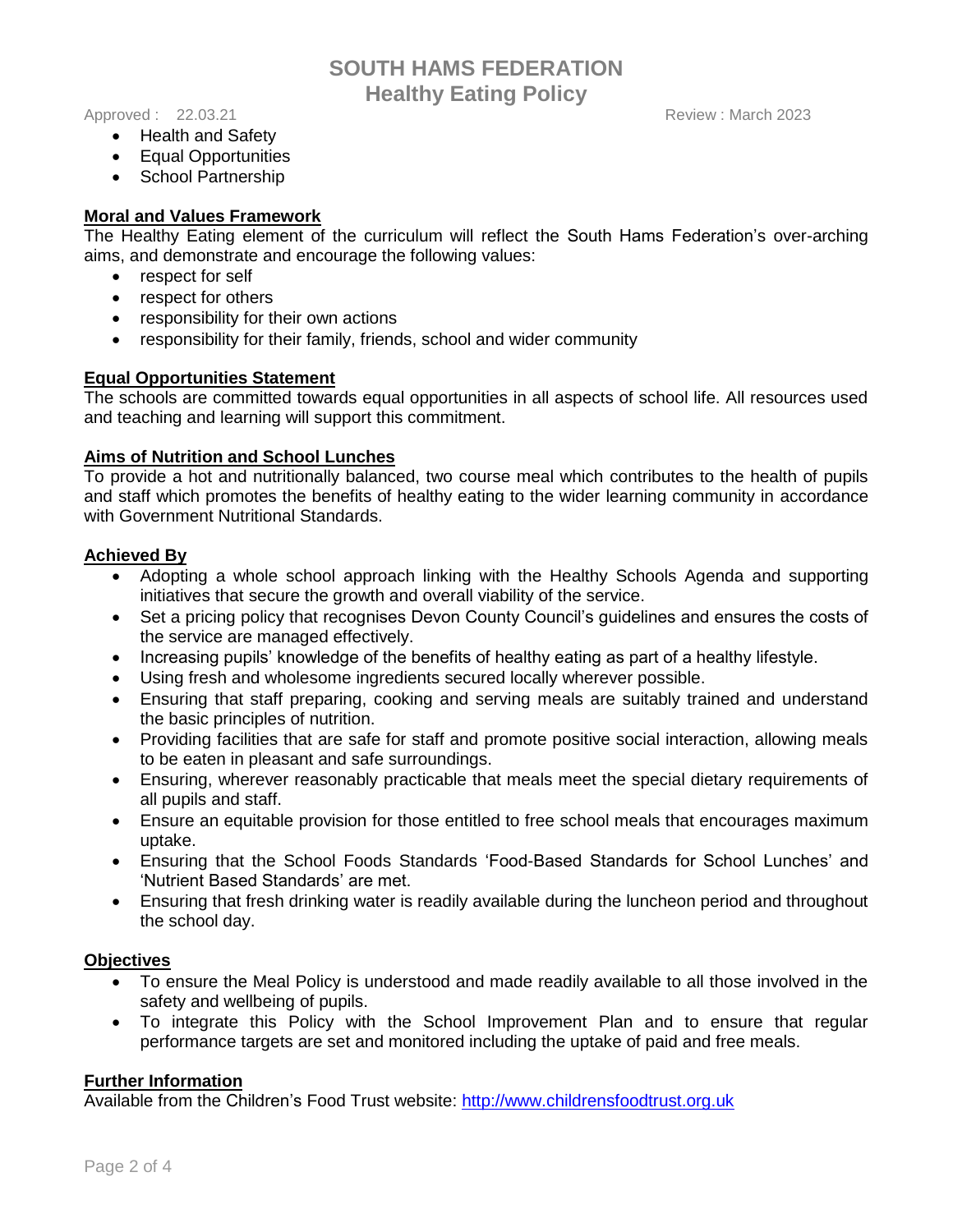#### Approved : 22.03.21 **Approved : 22.03.21** Review : March 2023

## **Content**

The Healthy Eating programme will be revisited from year to year taking account of pupils' development and the spiral curriculum concept. The content of the healthy eating education programme including learning outcomes will be based on the recommended programme using 'Health for Life' as a framework.

# **Organisation**

Healthy Eating will be co-ordinated by the PSHE co-ordinator. Delivery will be:

- as topics
- through planned aspects of PSHE, science, DT, geography and RE
- addressed occasionally in assembly time
- through special performances
- through pastoral time e.g. circle time, an opportunity to discuss the emotional links with food
- through story time
- through the Early Learning Goals
- through extra-curricular activities e.g. cookery clubs, gardening clubs
- through special projects e.g. healthy eating sessions, tasting sessions, competitions

# **SPECIFIC ISSUES**

### **School Fruit and Vegetable Scheme**

The schools are fully involved in the School Fruit and Vegetable Scheme which provides every child aged 4 to 6 with a free piece of fruit.

### **Breaktime Snacks:**

Parents/carers are encouraged to provide fruit or vegetables for morning break. This is in addition to School Fruit and Vegetable Scheme above for Key Stage 1 children.

## **School Meal Provision**

School meal provision meets the government's new nutritional standards. Food is provided which meet the ethnic, allergenic, vegetarian, vegan, religious and medical needs of staff and pupils.

### **Allergens**

Schools have a legal responsibility to provide the correct allergen information about the ingredients that is in school meals. Schools should publish a list of allergens that need to be identified if they are used as ingredients in a dish and it must be updated each time a new menu is produced. The list should be held in the school office and published on the website.

### **Packed Lunches**

Parents/carers are encouraged to provide healthy packed lunches for their children. Healthy packed lunch suggestions are promoted on a regular basis through the school's newsletters. All packed lunches are stored away from direct sunlight at a cool temperature. Pupils are encouraged to bring packed lunches in a cool bag.

# **School Milk for All Pupils**

The Federation is able to supply cartons of milk on a daily basis to all children. It is free to all children under the age of 5 and subsidised for children age 5 and above at approximately £15 per term. Should parents wish their child to receive milk at school during the day they should register at [http://www.coolmilk.com](http://www.coolmilk.com/)